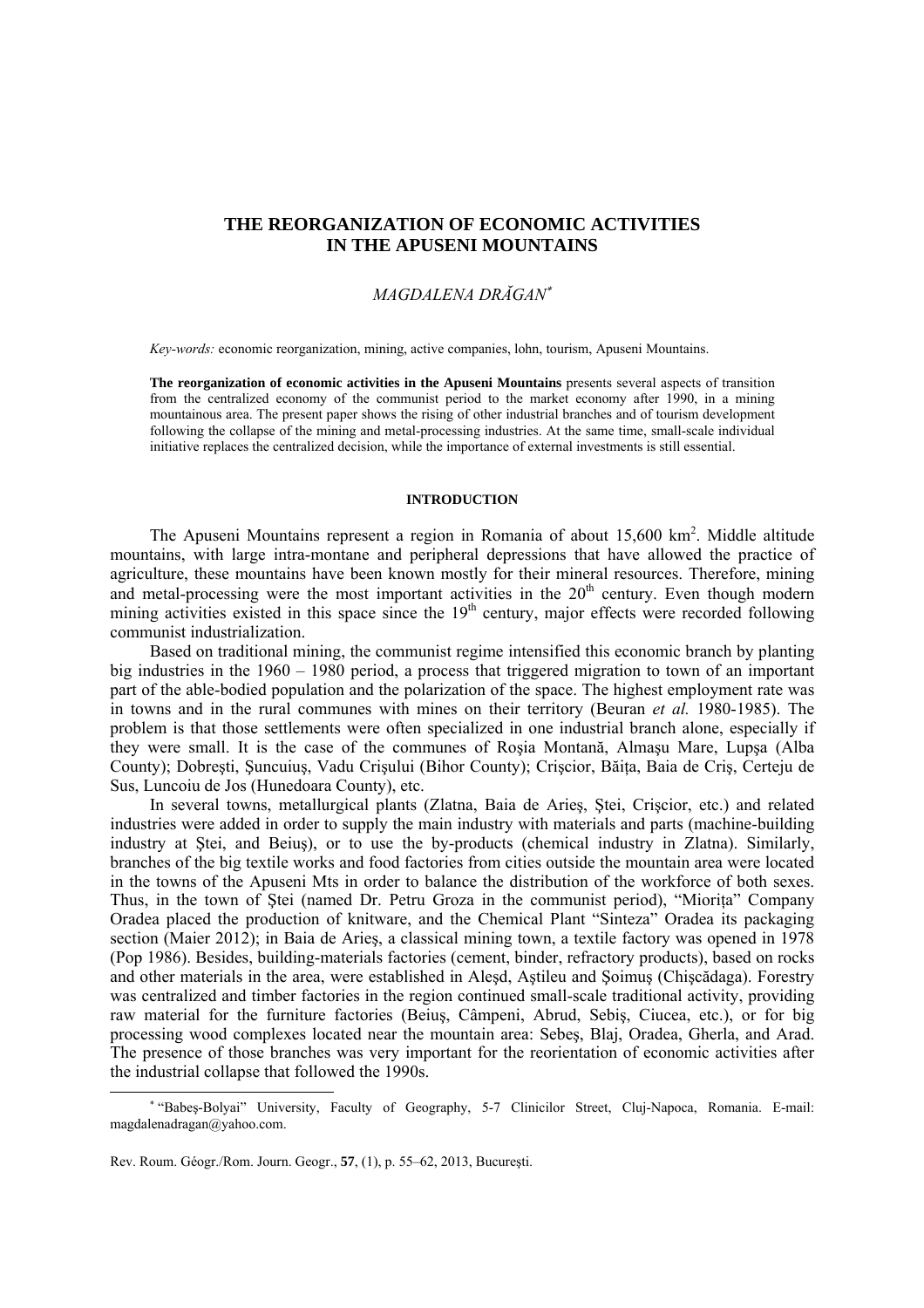Magdalena Drăgan 2

This study is based on statistical data from the National Institute of Statistics (NIS), reports from The Ministry of Tourism, from APDRP (Payment Agency for Rural Development and Fishing), and from County Councils, as well as economic data about companies posted on the website www.listafirme.ro. The study-area includes 153 administrative units, part of six counties: Alba, Arad, Bihor, Cluj, Hunedoara and Sălaj (Fig. 2).

## **1. The collapse of the mining industry**

Spatially, there were three major mining areas. The first area, located in the Metalliferous Mountains, had a gold-mining tradition which, according to archaeological and historical evidence, has been functioning almost permanently since the Antiquity. Mining was concentrated around Brad, Zlatna, Abrud and Baia de Arieş towns, in a so-called "golden quadrilateral". In the communist period, besides gold and silver, the mining of complex ore held an important share, supplying the industry with raw material from national sources. The most important new location was the open pit copper exploitation at Roşia Poieni (Lupşa commune, near Baia de Arieş). At Zlatna, a processing unit for gold concentrates was being operated since the 19th century, but a newer copper ore plant (with a chemical section that produced sulfuric acid) was commissioned in 1963.

A second area of nonferrous ore exploitation was Băita Bihor (Nucet area). A traditional gold  $$ silver and copper exploitation, the area registered an explosive evolution since the discovery of uranium ore after the Second World War. Huge investments and new towns emerged: Nucet and Ştei. Nucet was an extractive site and Ştei hosted a primary ore processing unit.

Another mining area, the Crişu Repede Valley, around Aleşd town, and Pădurea Craiului Mountains, was rich in bauxite ore and refractory clay. This latter resource made Aleşd area specialized in the building-materials industry. The bauxite ore extracted in the region was primary processed in Dobreşti commune and then transformed into aluminum oxide in an Oradea plant.

After 1990, transition to the market economy triggered the collapse of the heavy industry, especially the mining one. In the conditions of low productivity, the mining activity was restructured, most mines were closed down and those still operated laid off many of their employees. By the year 2006, almost all mining activities in the Apuseni Mountains had stopped. The remaining ones concentrated on explorative activities or closing/ecological cleaning of mining-affected areas (*Strategia industriei miniere pentru perioada 2008-2020*).

Afterwards, copper exploitation at Roşia Poieni (Cupru Min SA) was reopened and continued to resist, with a fluctuating workforce (420 people in 2008), due to the rising market price of copper. In the Metalliferous Mountains, geological explorations and feasibility studies showed that profitable mining was still possible in other three locations: Roşia Montană, Certeju de Sus and Bucureşci communes (Tămaş-Bădescu 2010).

Besides social protection measures, such as anticipatory retirement and compensatory payments to the lay-offs (*Strategia industriei miniere pentru perioada 2008–2020*), areas affected by high unemployment rates were declared disadvantaged, and the Government offered new investors several facilities for a period of 10 years. Under Law 20/1999, the companies in those areas were exempted from the payment of the profit tax and of custom-duties for raw materials and production equipment.

### **2. Reorganization of the economy**

Three processes can express economic reorganization in the Apuseni Mountains: strong contraction of the previous economy, emergence of new industries and tourism.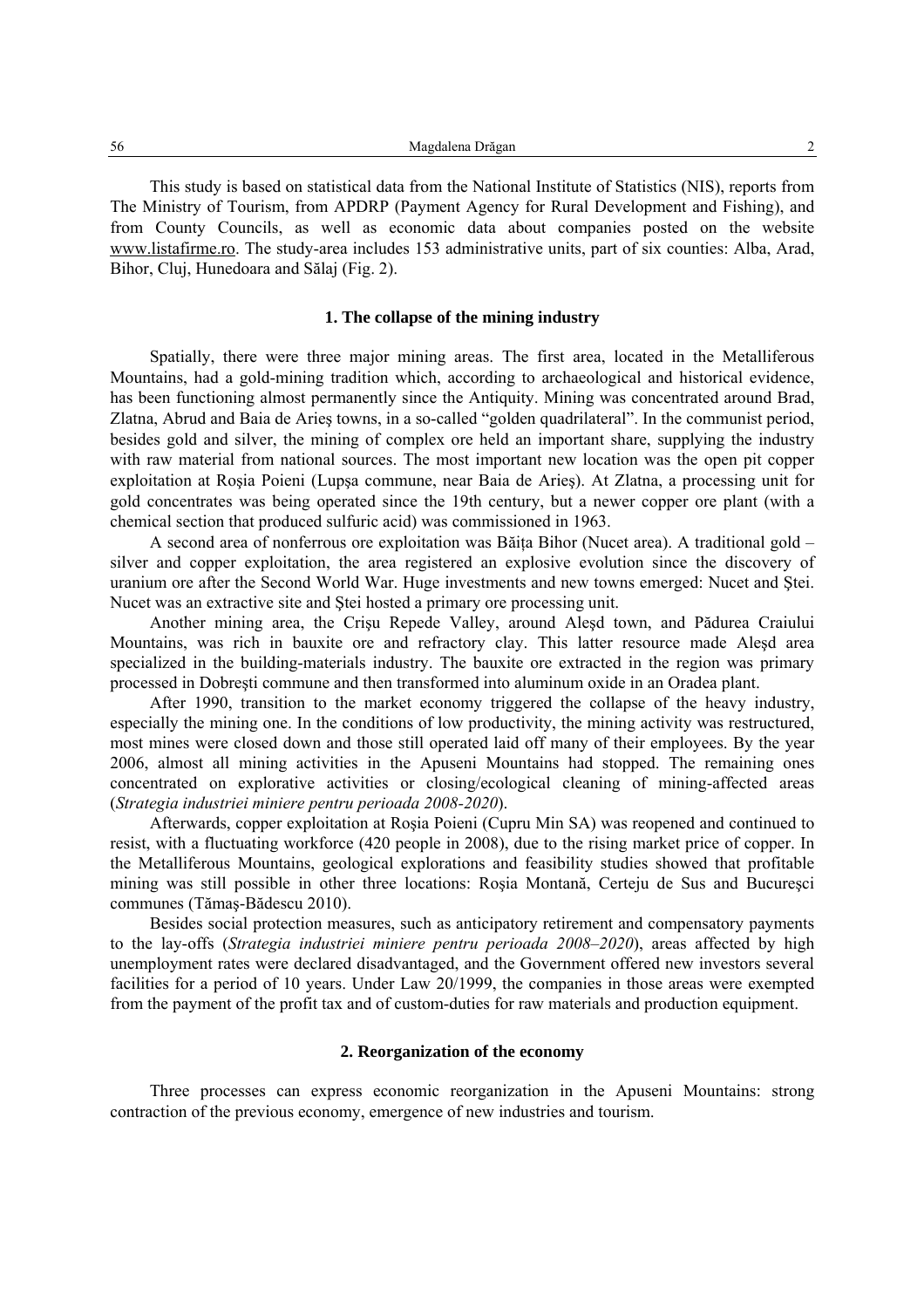#### *2.1. Average number of employees and the entrepreneurial initiative*

Economic reorganization was associated with 50% reduction in the number of employees at regional level (from 124,212 in 1991 to only 61,036 in 2010). As expected, disadvantaged areas registered the biggest losses of manpower, from 53,152 employees in 1991 to 21,762 in 2010 (Fig. 1). A closer look at the different disadvantaged areas shows important differences: if Alba and Hunedoara counties had initially almost the same personnel (16,448 and 16,893, respectively), in 2010, the former maintained only 4,377 people, while the latter almost twice that number (7,557). The same in Bihor, differences between the two disadvantaged areas in its mountains are huge. While the area around Aleşd town lost almost a third of its workforce (from 7,940 in 1991 to 5,368 in 2010), the Ştei – Nucet – Drăgăneşti area maintained only a third of its employees (from 11,871 in 1991 to 4,460 in 2010). A difference appears between the rural and the urban environment as well: with almost the same numerical workforce, the urban area appears to start recovering earlier than the rural one (Fig. 1).



Fig. 1 – The evolution of the average number of employees in the Apuseni Mountains (source: National Institute of Statistics (NIS) data, calculations and graphical representation by the author).

At the same time, on local level, one may see winner and loser communities. If the town of Brad had almost the same number of employees in 2010 as in 1991, Ştei lost two-thirds of its workforce over the two decades. On the other hand, several rural communes registered a positive evolution during that same period. It is the case of Auşeu, Bratca, Bunteşti, Câmpani, Drăgăneşti, and Vadu Crișului (Bihor County), Săvădisla (Cluj County), Ribita (Hunedoara County) and Cricău, Galda de Jos and Vintu de Jos (Alba County). Their evolution can be explained by the presence of external investments.

In terms of employee number (Fig. 2), the best situation is in town (there are several towns with a lower employment rate, e.g. Zlatna, Vaşcău and Geoagiu. The first two have not yet recovered from the collapse of mining, while the last one, raised to town status only recently, still has a rural economic structure). Usually, the present economic situation of communities in the disadvantaged area is based on the concentration of the workforce, a method used in other economic domains, too. Other towns in the Apuseni Mountains, which had an industrial tradition before 1990, still maintained their employees, especially in the wood processing sector – Transilvania Production SRL in Câmpeni (furniture factory, 216 employees in 2008), Cedru Prod SRL Beiuş (133 employees in 2008), and many smaller companies in Sebiş.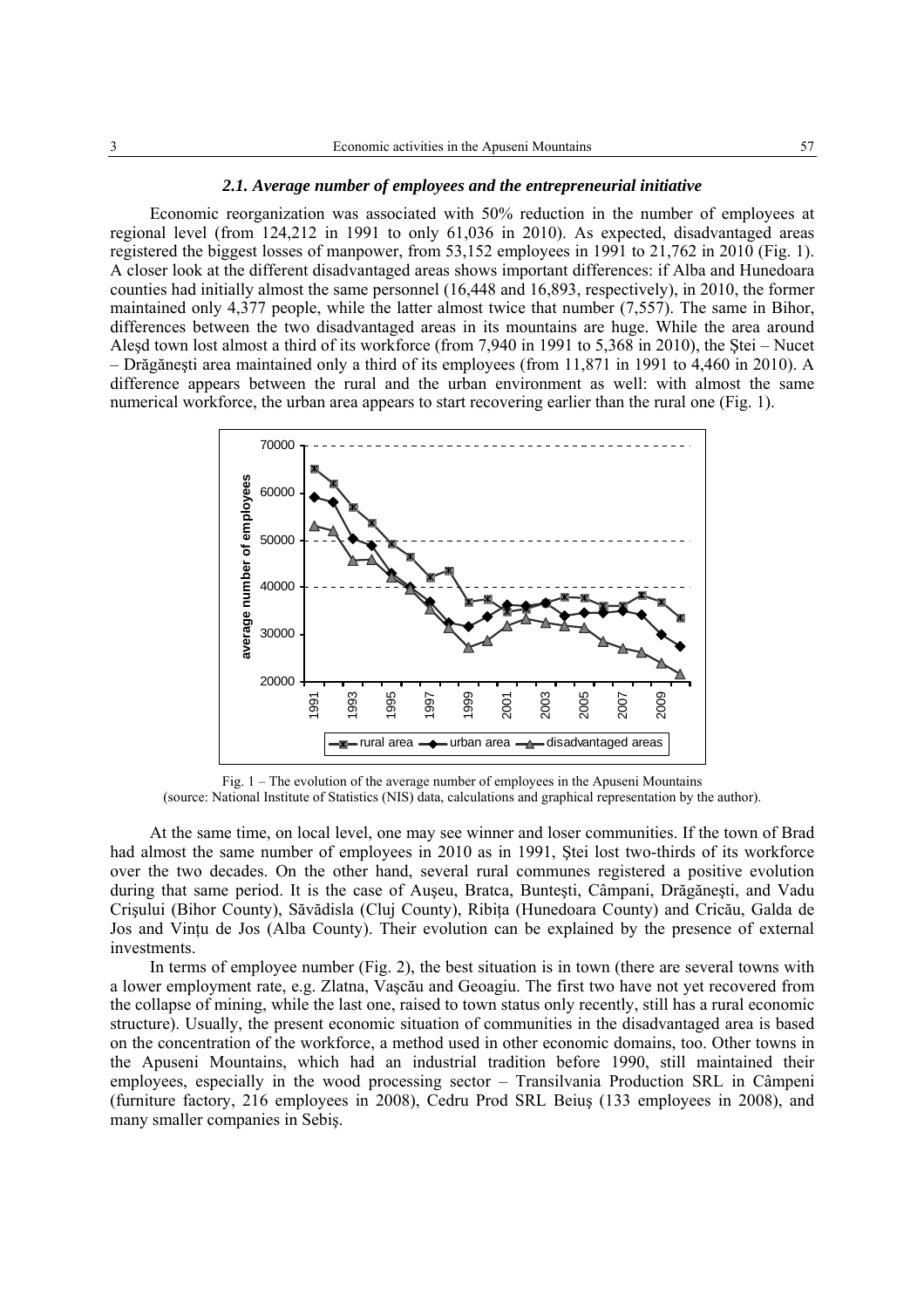Other high scores in terms of employee number are the result of a traditional activity being continued in the same location. Since after 2000 the Romanian economy grew, constructions overtook other economic sectors and the production of building-materials turned cost-effective. Nowadays, Aleşd area continues to be a traditional refractory items and cement producer (Helios SA, in Aştileu commune with 239 employees in 2008 and a cement factory in Aleşd that belongs to Holcim International Group). The same is the case of the cement factory in Şoimuş commune (Carpatcement Group).

The presence of many state employees can be another explanation for a high employment rate. In the case of Zam and Gurahont, the hospitals on their territory make a big contribution to employment (the Psychiatric Hospital in Zam had around 200 employees) (Hunedoara County Council), the hospital in Gurahont 49 in 2011 (Arad County Council). Beside health workers, Gurahont commune owes its workforce to other two companies with some 50 employees each, and to many smaller companies. Moneasa, previously a spa resort, still employs many people in tourism, who work in many small guesthouses rather than in a few big hotels.

The number of employees per 1,000 inhabitants highlights other communities in which new activities are being discharged and, here and there, industries have been planted. It is the case of Galda de Jos – Vintu de Jos area which, lying near an important city (Alba Iulia) and close to the European highways and also with access to the railroad, has developed a food industry (Transavia SA, producer of chicken meat, Albalact SA, dairy producer and other smaller companies in the food sector). Building-materials are also well-represented by the Pomponio Group.



Fig. 2 – The average number of employees and of active companies per 1,000 inhabitants (source: NIS data, calculation and graphical representation by the author). Localities: 1 – Aleşd, 2 – Aştileu, 3 – Vadu Crişului, 4 – Beiuş, 5 – Drăgăneşti, 6 – Rieni, 7 – Ştei, 8 – Nucet, 9 – Vaşcău, 10 – Huedin, 11 – Gilău, 12 – Săvădisla, 13 – Sâncraiu, 14 – Mărgău, 15 – Beliş, 16 – Călăţele, 17 – Câmpeni, 18 – Roşia Montană, 19 – Abrud, 20 – Zlatna, 21 – Baia de Arieş, 22 – Galda de Jos, 23 – Vinţu de Jos, 24 – Brad, 25 – Ribiţa, 26 – Bulzeştii de Sus, 27 – Baia de Criş, 28 – Zam, 29 – Ilia, 30 – Şoimuş, 31 – Geoagiu, 32 – Sebiş, 33 – Moneasa.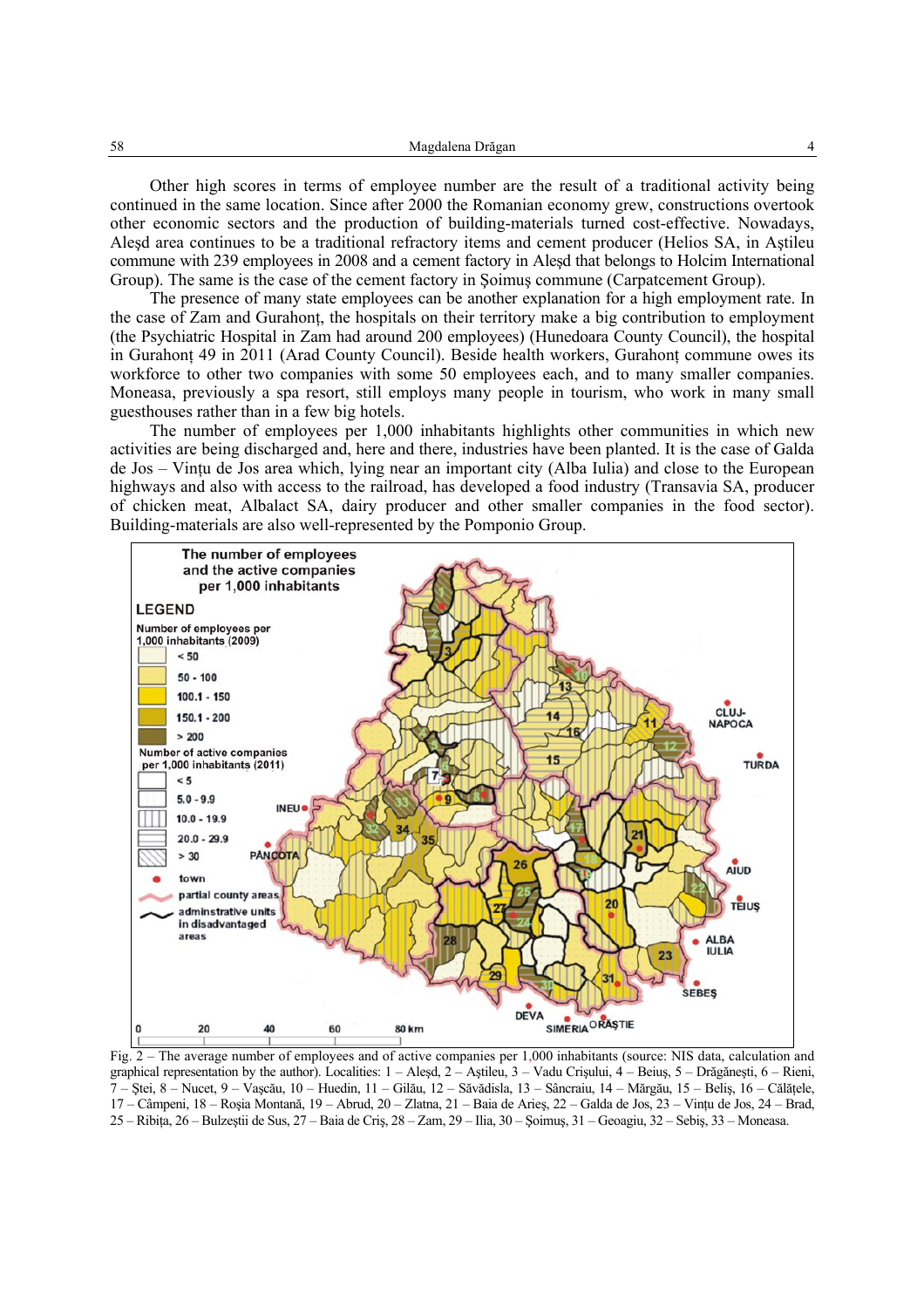The case of Săvădisla is partly explicable by the presence of a big company that employs its workforce from outside the community, and of many small companies, too. Expressing the number of employees per 1,000 inhabitants may lead to some distorted values, as in the case of Bulzeştii de Sus, a very small commune (319 inhabitants in July 2009) with no active companies, but because many people work in the administration, it appears to have a good employment score.

In terms of entrepreneurial initiative, a statistical survey was conducted in order to identify the active companies in the area and their activity domain. Even if the Apuseni Mountains have 7,594 active companies (source: "The Complete Catalogue of Active Companies in Romania" - listafirme.ro, February 2011), most of them have less than 10 employees (92.2%), those with  $10 - 49$  employees representing 6.8% of the total. The companies employing more than 50 people (big companies with over 250 employees included) make only 1% of the total number of active companies with main offices in the area. There are a few big companies, but none with a mining profile e.g. Arieşul Conf SA (Baia de Arieş), Fabri SRL (Brad) and Manfred Euro SRL (Aleşd) all in the textile and footwear sector; Edy Transportation Group in Brad (with Edy International Spedition SA, Edy Logistics SRL and Autocamion Service SRL) and Transavia SA (Galda de Jos) in the food industry.

The economic statistics database that we have used registers the number of employees by the location of the company headquarters, even though the main activity has another location. In consequence, some companies appear to be located in the area, but they are not actually using mainly the local workforce. It is the case of Bechtel International Inc SRL, a road-building construction company, with headquarters in Săvădisla and a 2,377 workforce in 2009. On the other hand, companies active in the Apuseni Mountains can be missing from the catalogue if their main offices are located elsewhere. It is the case of the European Drinks&Food Group (with two industrial platforms in Rieni and Drăgănești communes), the Key Safety Systems Ro (with two factories in Brad and Ribita, and 702 employees in the automotive industry) and of the cement factories in Şoimuş and Aleşd that belong to two international groups, but statistics do not record them in the Apuseni area. Despite inadequacies, this database, together with the number of administrative employees by unit (provided by NIS), does properly reflect the economic situation of the Apuseni Mountains (Fig. 2).

As expected, active companies are more numerous in towns and in several suburban communes, or in communes more developed economically (Gilău, Iara, Poieni, Săvădisla, and Ciucea in Cluj county; Bistra, Ighiu, Galda de Jos, and Vintu de Jos, in Alba county; Gurahont, and Târnova in Arad county; Aştileu, Bratca, Borod, Bunteşti, Vadu Crişului, and Lugaşu de Jos in Bihor county; Şoimuş, Ilia, Crişcior, Baia de Criş in Hunedoara county). In terms of population number and active firms per 1,000 inhabitants there are no important territorial distribution variations; it only partly changes the hierarchy by promoting also communes with fewer companies but with more entrepreneurial initiative: Moneasa in Arad county and the Beliş – Mărgău – Călăţele – Sâncraiu area in Cluj County (Fig. 2).

### *2.2. The new structure of the economy*

A classification by the CAEN nomenclature<sup>1</sup> shows that most companies in the Apuseni Mountains (30.6%) activate in commerce (Fig. 3). Transportation and storage is well represented, too (10.7%), the processing industry 13.3%, and the extractive industry only 0.7% of CAEN classified companies in the area. Quite well-represented are the building and hotels-restaurants sectors ((9.3% and 7.9%, respectively), but only 5.3% classified companies in agriculture and forestry.

 $\overline{1}$ <sup>1</sup> CAEN nomenclature is the national equivalent of the Classification of Economic Activity in the European Community. www.listafirme.ro database does not provide CAEN classification for companies in localities with less than 10 active companies. As a result, the database does not give the CAEN code for 1,305 companies representing 17.2 % of the total.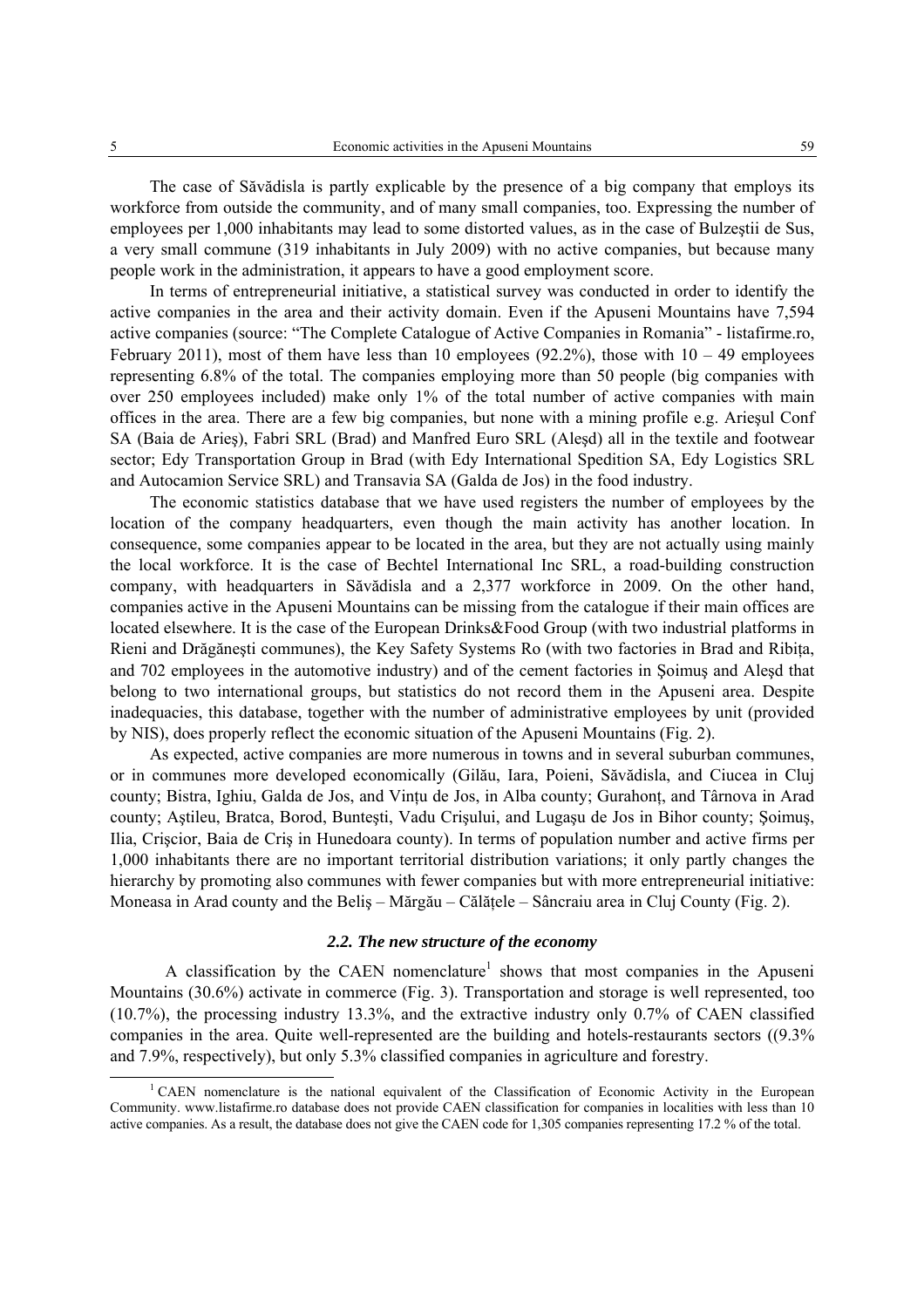

Fig. 3 – The number of active companies in the Apuseni Mountains by CAEN nomenclature (source: listafirme.ro database, calculations and graphical representation by the author). Legend: G – commerce, B – extractive industry, C – processing industry, A – agriculture and forestry, D – production and supply of electrical power, thermal power, methane gas or water,  $E$  - salubrity, waste management,  $F$  – building,  $H$  – transportation and storage,  $I$  – hotels and restaurants,  $P$  – education,  $Q$  – medical and social welfare services,  $M$  – professional, scientific and technical activities.

Generally, most of the disadvantaged areas attracted lohn investments (industries that usually import raw materials and export manufactured goods), favoured largely by available cheap labour and exemptions from custom duties. As a result, textile and footwear replaced the mining industry (Fig. 4).



Fig. 4 – The evolution of the average number of employees in the textile and footwear industries of the Apuseni Mountains (source: www.lista-firme.ro database, calculations and graphical representation by the author). The database includes the following companies: Filatura de Bumbac Abrud SA, Arieşul Conf SA Baia de Arieş, Arieşul Prodimex SRL Baia de Arieş, Ro.de.X Fashion SRL Zlatna, Kozara SRL Vinţu de Jos, Albatex SRL Beiuş, Imagine SRL Beiuş, Italştei SRL Beiuş, Uniconf SA Beiuş, Moda Mania SRL Aleşd, Luxrom SRL Aleşd, Soletech SRL Aleşd, Vog Rom SRL Aleşd, Manfred Euro SRL Aleşd, Sarmac SRL Tinăud (Aleşd), Viriotex SRL Vaşcău, Romtex Prod Impex SRL Vadu Crişului, High Tech Technosky Gilău, App Textil SA Brad, Teba Brad Industry, Fabri SRL Brad, and AS Tudor Logistic SRL.

The footwear industry (Manfred Euro SRL 830 employees in 2009, Soletech SRL 170, Sarmac SRL 172 and other smaller companies) employed much of the workforce in Aleşd and in the surrounding communes. The same, in several towns of the Metalliferous Mountains, where the previous local textile industry adopted the lohn production system, or investors opened a new lohn-based factory. It is the case of companies in Abrud (Filatura de Bumbac Abrud SA, 138 employees in 2009), Baia de Arieş (Arieşul Conf SA and Arieşul Prodimex SRL, 309, and 98 employees, respectively in 2009), in Zlatna (Ro.de.X Fashion SRL 221 employees in 2008 and Robydav SRL) and in Brad (App Textil SA, Teba Brad Industry and Fabri SRL, with 161, 162, and 251 employees, respectively in 2009). In Ştei area, lohn companies can also be found, but here the leading role in the economic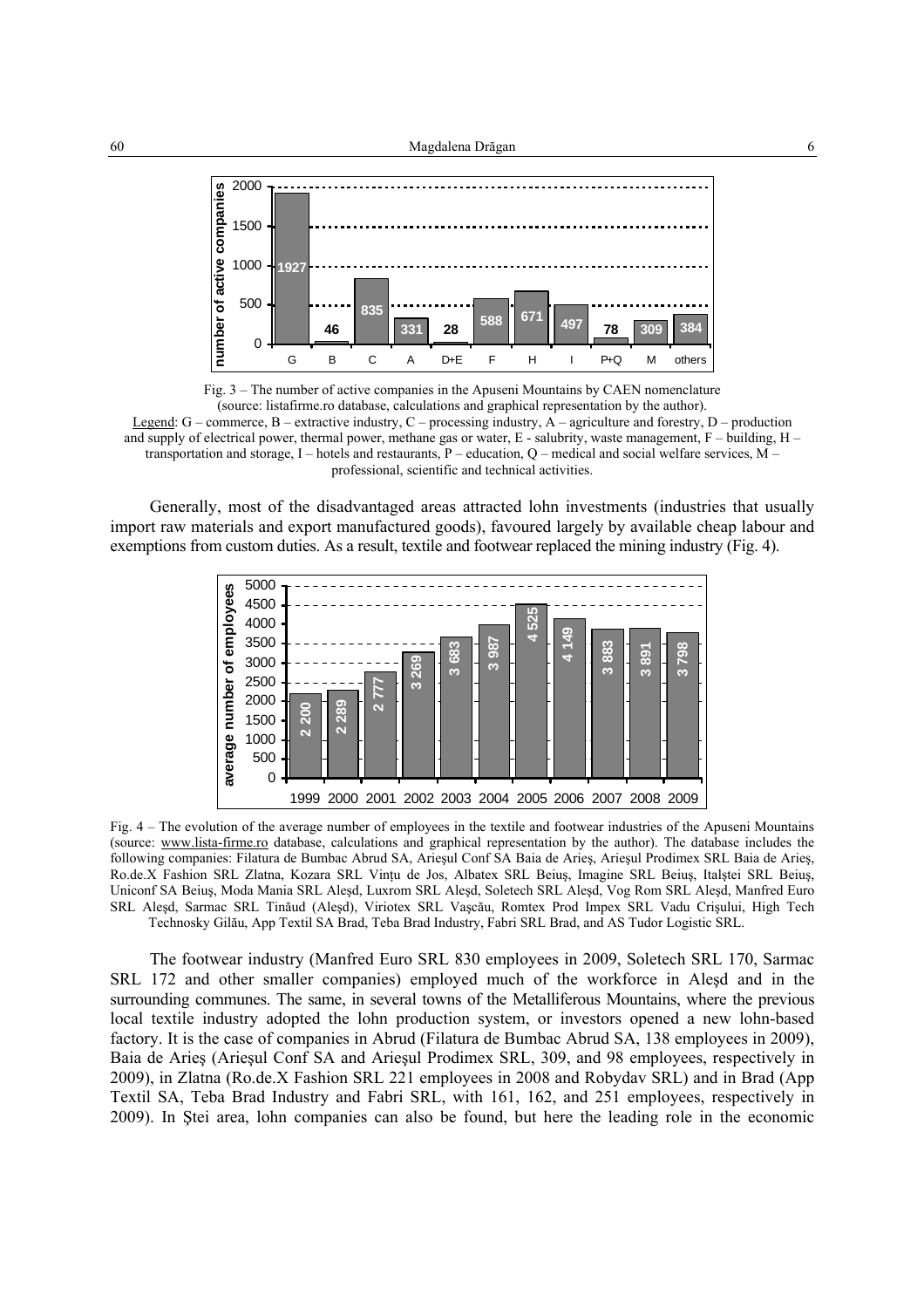reorganization was played by the European Drinks&Food Group industrial estates with a workforce of over 3,000 (Popa-Bota, Zotic 1998).

In the context of Romania's accession to the European Union (resulting in the systematic reduction of economic facilities for the companies of disadvantaged areas) and of the present economic crisis, the lohn industry has recently suffered a slight contraction (Fig. 4).

The analysis shows changes in the main industrial actvities of the Apuseni Mountains, but the importance of non-regional investments remains essential. Since the presence of the State as industrial investor has been drastically reduced, the importance of foreign capital has grown: most of the textile factories belong to foreign investors, cement factories being now part of international groups (Holcim and Heidelbergcement). Fewer wood processing factories have remained in the Apuseni, while the new industrial units, opened in Sebeş town (Kronospan Sebeş SA and Holzindustrie Schweihofer SRL) which lies outside the mountain area, were growing fast (www.listfirme.ro).

## *2.3. Tourism development*

Tourist tradition in the Apuseni Mountains dates to the inter-war period, Moneasa and Geoagiu Băi were known for spa therapy and Stâna de Vale for health sojourns. In the communist period, Moneasa, Geoagiu Băi, and Vata de Jos benefitted from major investments for the construction of hotels with hundreds of beds. Băişoara and Stâna de Vale were renowned winter sports resorts.

After 1990, the contraction of the national economy and the elimination of trade-union-sponsored organized tourism bankrupted most of those hotels. Only two resorts (Moneasa and Geoagiu Băi) succeeded to partially recover due to investments and PHARE funds and better promotion (Drăgan 2007).

However, it is winter resorts that recorded an upsurge, some of them remaining on the traditional location (the case of Băisoara), others developing in a new location (the case of Arieseni – Vârtop resort). Accommodation is available mainly in villas and small hotels. Because big financial investments and exact locations are required, most local inhabitants are little interested in the development of tourism in health and winter resorts.

Instead, a new form of tourism, based on a very attractive natural and cultural environment (beautiful rural landscapes, ecological agriculture, handicrafts and folklore events) which can be more diversified in terms of spatial location has developed. It is rural tourism, with accommodation in small guesthouses available in numerous mountain households.

Starting with the assistance of international and national NGOs (Opération Villages Roumains, ANTREC – The National Association for Rural, Ecological and Cultural Tourism), rural tourism in the area has surged (Fig. 5). Agro-tourism is very suitable for mountain households to diversify their income sources and still continue to practice agriculture (studies have shown that rural tourism alone cannot support the rural household, it being only an extra income) (Benedek, Deszy 2006).

Official statistics indicate a number of 209 certified tourist units, but according to some studies official data underestimate the extent of this activity. In 2004, Rodica Petrea assumed that over 500 guesthouses existed in the Apuseni (the ones officially registered at the time, and those functioning only with mayoralty authorization or without any authorization at all). The real number today is probably larger than that; out of 144 projects for the diversification of rural activities in this area, funded by SAPARD Measure 3.4 and EARDF Measure 322, during 2002–2010, the great majority, with a few exceptions in Galda de Jos and Câmpeni, were aimed at the development of tourism.

Tourism development already shows its own regional disparities, resulting from different tourism potential in the region, and especially from the mentality and capacity of communities to seize opportunities. Even though guesthouses are spread all over the region, their density is higher in Alba County, in the Upper Arieş Valley and in Remetea commune, due to the proximity of the Apuseni Mts. Natural Park with karstic landscapes, and the Magyar cultural area with specific architecture at Remetea. Other rural guesthouse agglomerations are in the Crişul Repede Valley, Călata area, Săvădisla commune, etc. They are also numerous in spas and winter resorts (Drăgan 2007).